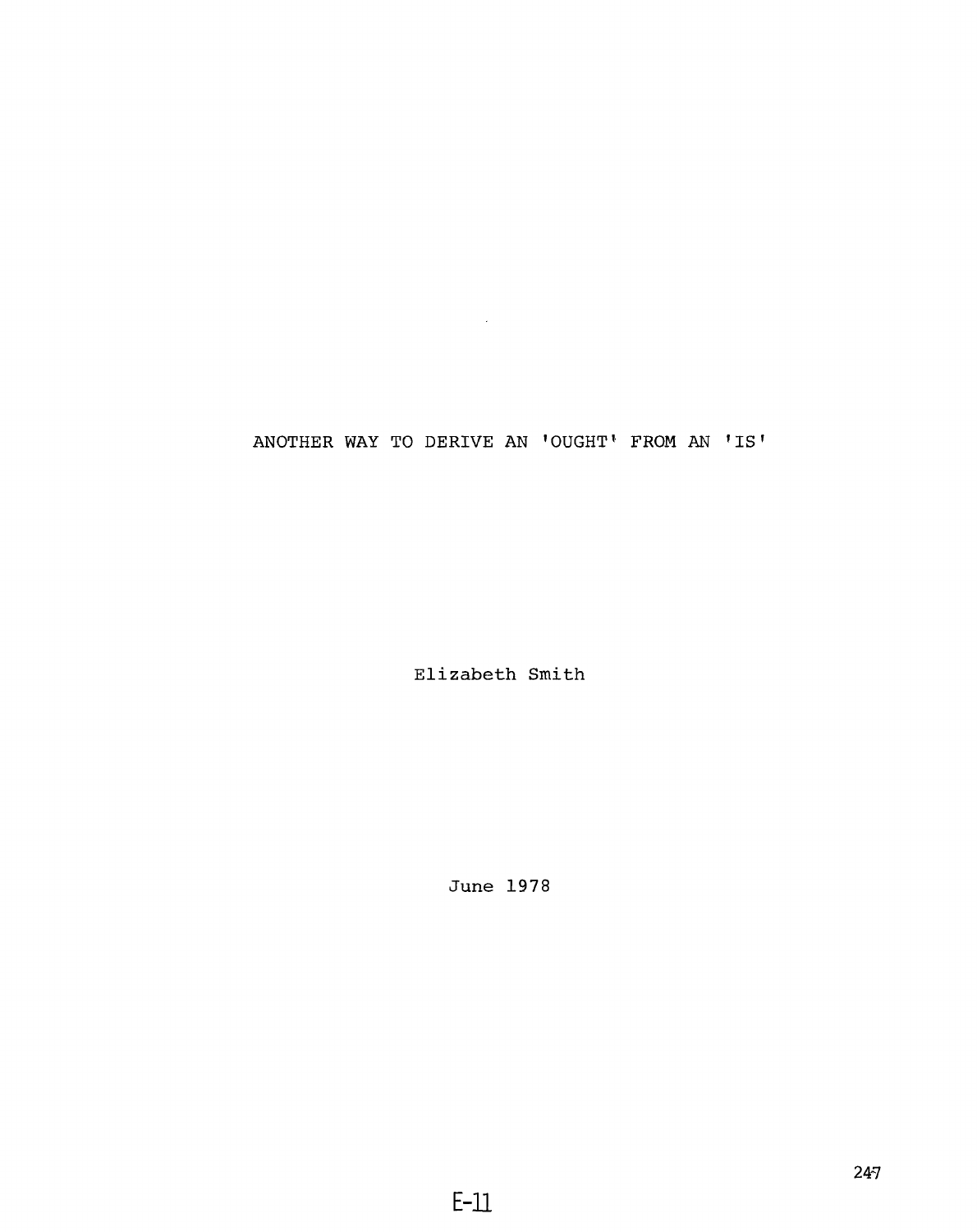## **ABSTRACT**

**In Speech Acts John Searle reframed his derivation of 'ought' from 'is' in order to eliminate the controversial ceteris paribus premises. I argue that the elimination of the first ceteris paribus (3a) is satisfactory but that the elimination of (4a) renders questionable his claim that an 'ought' statement follows from the premises categorically. Further I argue that the use of dilemma in the proof will enable us to show that an 'ought' statement follows from the premises whether everything (at step 4a) is equal or not. Thus Searle's original and clearer conclusion can be saved. Moreover, this proof technique allows us to more clearly illustrate some important features of obligation.**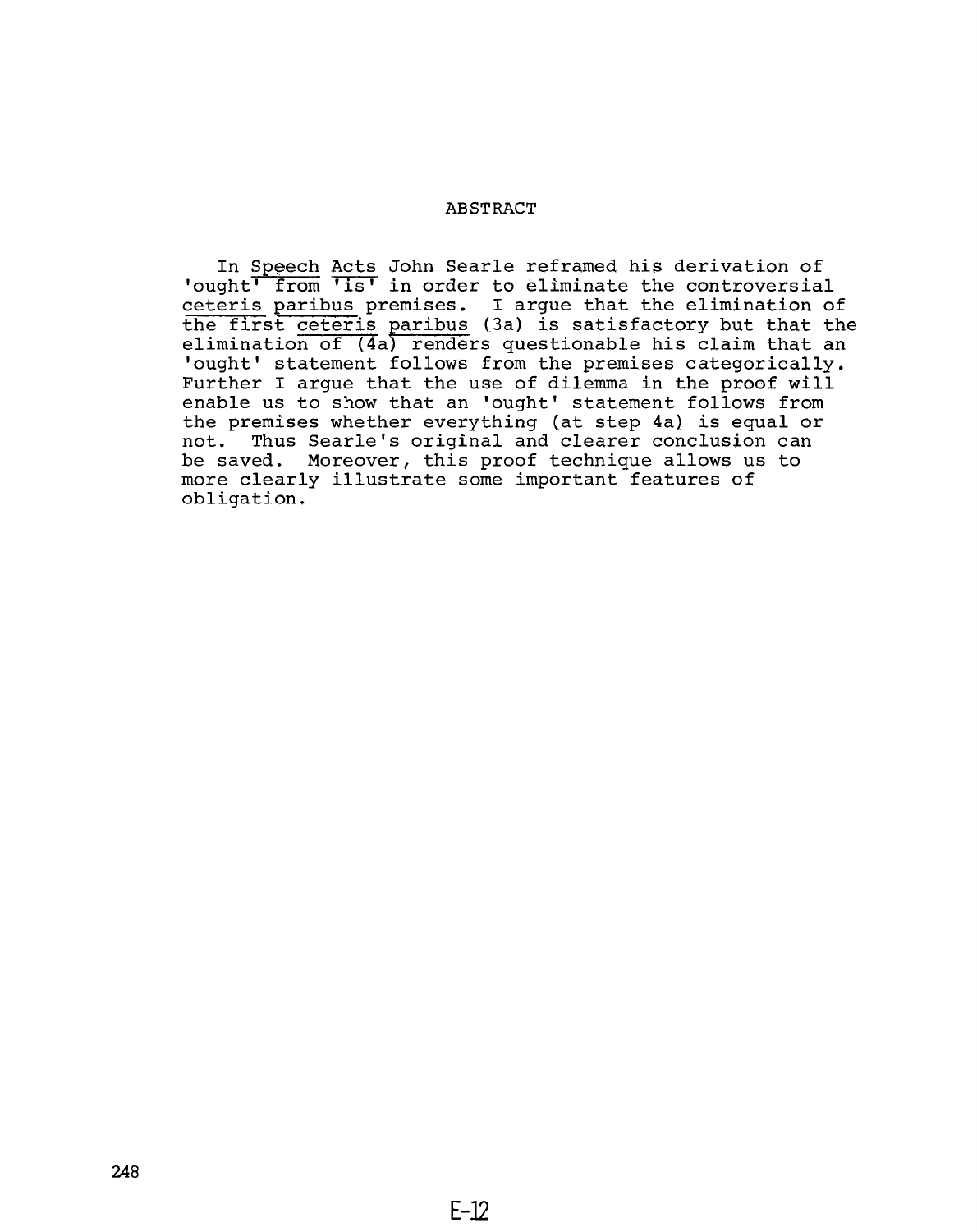**Another Way to Derive an 'Ought' from an 'Is'**

**Searle's familiar derivation in which he attempted to show that at least on some occasions evaluative statements follow from premises consisting wholly of factual statements, empirical assumptions, tautologies and descriptions of word usage is:**

# **Original Proof**

- **1. Jones uttered the words "I hereby promise to pay you, Smith, five dollars."**
- **la. Under certain conditions C anyone who utters the words (sentence) "I hereby promise to pay you, Smith five dollars" promises to pay Smith five dollars.**
- **lb. Conditions C obtain.**
- **2. Jones promised to pay Smith five dollars.**
- **2a. All promises are acts of placing oneself under (undertaking) an obligation to do the thing promised.**
- **3. Jones placed himself under (undertook) an obligation to pay Smith five dollars.**
- **3a. Other things are equal.**
- **3b. All those who place themselves under an obligation are, other things being equal, under an obligation.**
- **4. Jones is under an obligation to pay Smith five dollars.**
- **4a. Other things are equal.**
- **5. Jones ought to pay Smith five dollars.**

**Much of the controversy which arose in the wake of Searle's first publication of this proof in 1964^ centered on the infamous ceteris paribus premises (3a and 4a). In an attempt to 'sidestep' what he took to be largely irrelevant attacks**

**Ijohn Searle, "How to Derive 'Ought' from 'Is'," Philosophical Review, Vol. 73 (1964) p. 133-139.**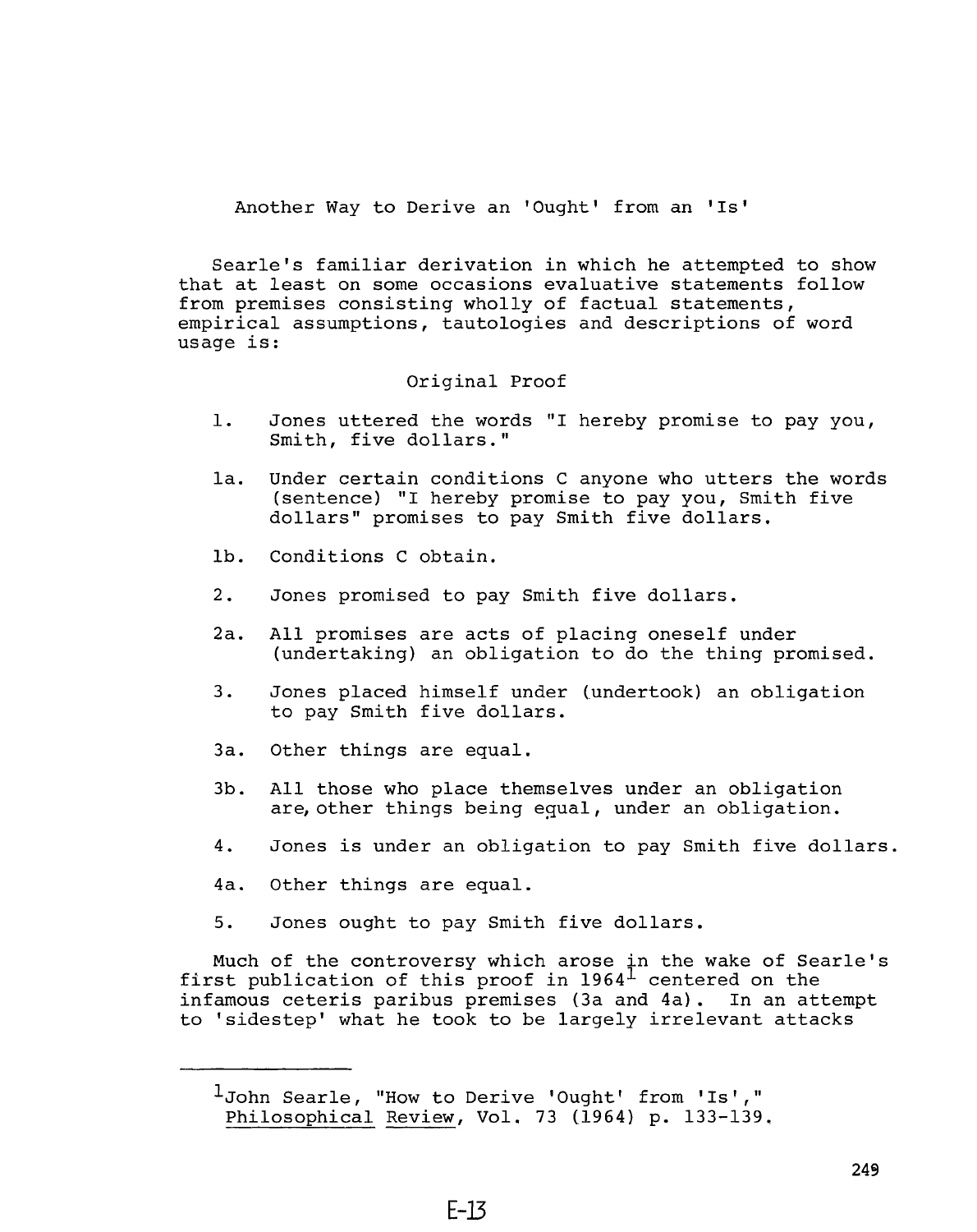**upon these premises^ Searle reframed the proof in his book Speech Acts (1969) eliminating the contested premises.**

**Two complimentary objections had been raised against the ceteris paribus premises. (A) It was argued that the premises are implicitly evaluative and hence that they prevent Searle from making good on his promise to derive an 'ought' statement from premises consisting entirely of tautologies or statements of fact. (B) It was claimed that because the premises are evaluative the most that Searle's argument can show is that if everything is equal Jones ought to pay Smith five dollars and hence that the argument does not establish its conclusion categorically.^**

**The reframed proof which Searle hoped would silence critics is :**

## **Revised Proof**

- **1. Jones uttered the words 'I hereby promise to pay you, Smith, five dollars.''**
- **la. Under certain conditions C anyone who utters the words (sentence) 'I hereby promise to pay you, Smith, five dollars' promises to pay Smith five dollars.**
- **lb. Conditions C obtain.**
- **2. Jones promised to pay Smith five dollars,**
- **2a. All promises are acts of placing oneself under (undertaking) an obligation to do the thing promised,**
- **3. Jones placed himself under (undertook) an obligation to pay Smith five dollars.**
- **3a}. All those who place themselves under an obligation are (at the time when they so place themselves) under an obligation.**

**4j. E. McClellan and B, P. Komisar, "On Deriving 'Ought' from 'Is'," Philosophical Review, Vol, 73 (1964).**

**<sup>2</sup> John Searle, Speech Acts : An Essay in the Philosophy of Language (Cambridge, England: University Press, 1969), pp. 175-198.**

**<sup>•3</sup> James and Judith Thomson, "How Not to Derive an 'Ought'** from an 'Is'," Philosophical Review, Vol. 73 (1964).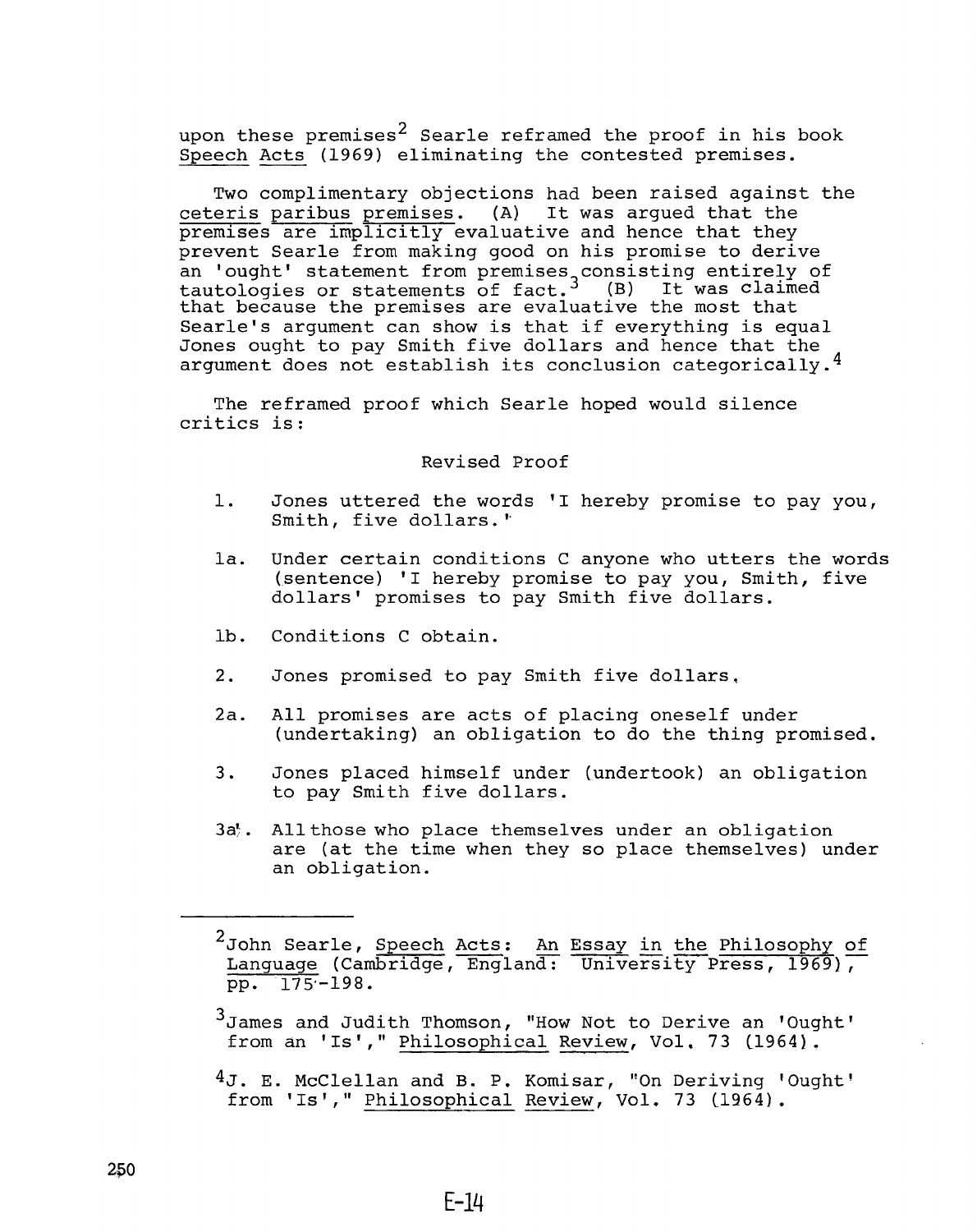- **4. Jones is under an obligation to pay Smith five dollars.**
- **4a'. If one is under an obligation to do something, then, as regards that obligation, one ought to do what one is under an obligation to do.**
- **5'. As regards his obligations to pay Smith five dollars, Jones ought to pay Smith five dollars.**

**I will argue that the substitution of 3a' for 3a meets the point raised by the critics satisfactorily but that 4a' and 5' are more problematic, and finally I shall propose a different strategy for dealing with the objections which have been levied against 4a.**

**In considering the reasoning from 1 to 4 we must keep in mind that Searle limits his account to paradigm cases of promising. That is, he means to consider only simple, explicit, idealized, full-blown promises successfully and non-defectively performed.^ Normal input and output conditions must obtain and the speaker and hearer must have the usual intentions and beliefs. Searle admits that it may be very difficult to decide whether marginal cases are defective but insists that the conditions relevant to making the decision (conditions such as that the speaker and hearer know how to speak the language, both are conscious of what they are doing, they are not acting in a play, etc.) are empirical conditions. Prior conditions which might have defeated the inference that Jones is under an obligation to pay Smith five dollars are eliminated by la and lb and the assumption that the promise is non-defective. Previous defeating conditions such as previously undertaken obligations are not eliminated in this way but they are relevant to the question of whether Jones ought to give Smith five dollars not to the question of whether Jones has an obligation to do so.**

**The effect of substituting 3a' for 3a simply is to limit the time frame within which the events described in the derivation take place, and consequently to eliminate defeating**

**F-l**

**^Speech Acts, p. 178.**

**<sup>5</sup> Searle, Speech Acts, Chapter 3. This point appears to have been missed by Thomas D. Perry, "A Refutation of Searle's Amended 'Is-Ought' Argument," Analysis, Vol. 34 (1974)**

**<sup>^</sup>For a discussion of this restriction see Speech Acts, Chapters 3 and 8.**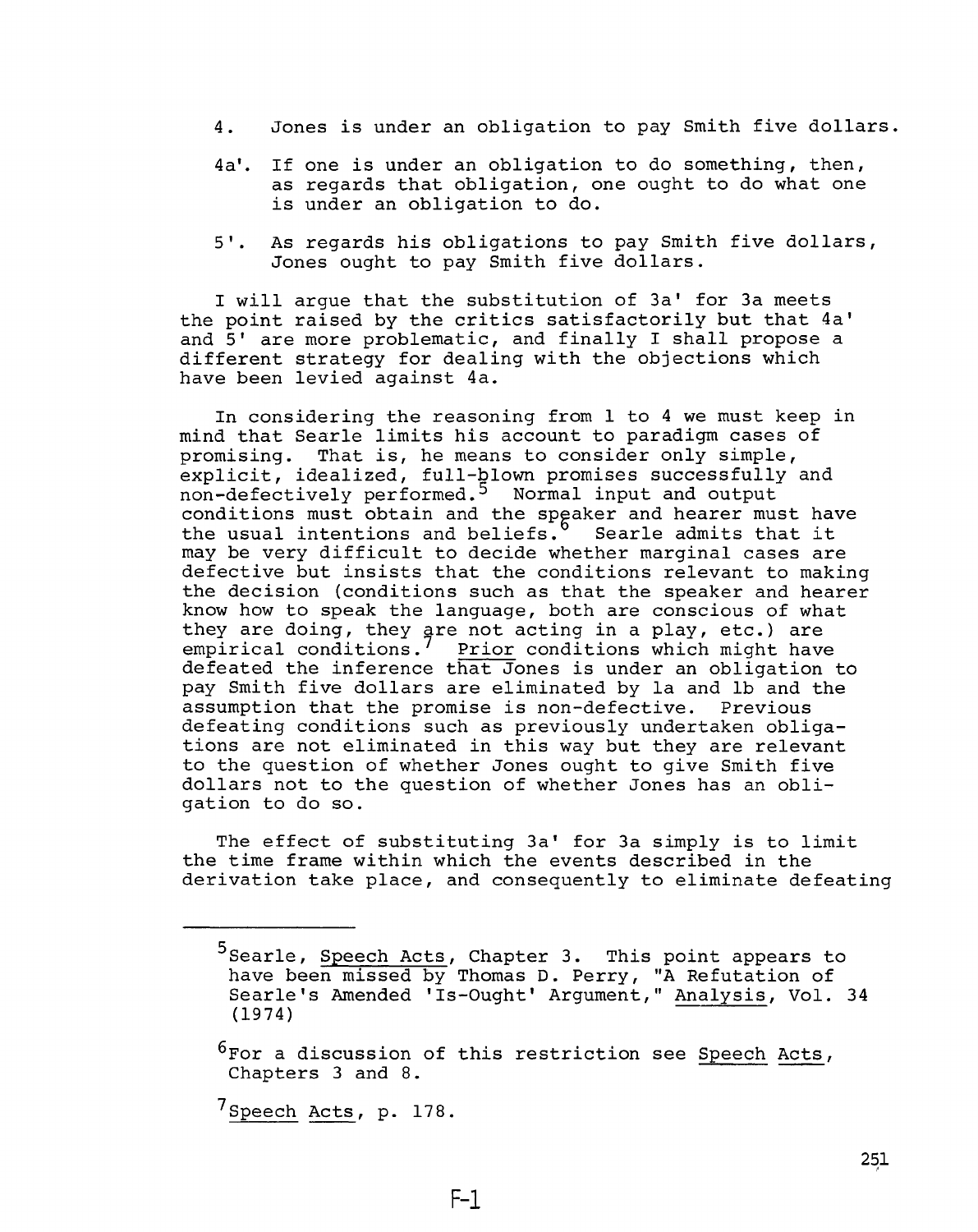**conditions, such as Smith waiving his right, are excluded by 3a'.**

**The consequence of eliminating the second ceteris paribus premise (4a) from the proof is more serious because the elimination not only necessitates the substitution of 4a' but also requires a modification of the conclusion. The new conclusion, 5', is weaker than the original, if not in substance, at least in clarity. The phrasing of 5' is of necessity somewhat stilted and how it should be unpacked is unclear. Searle has insisted that 5' is not a disguised hypothetical® but it is by no means easy to demonstrate that its content is not the same as the hypothetical, 'If his obligation to Smith is the only relevant consideration, Jones ought to pay Smith five dollars'. It would also be possible to render 5' as equivalent to step 4, 'Jones is under an obligation to pay Smith five dollars'. But the task of attempting to determine the cash value of 5 ' is needless if the original conclusion can be saved. I think this can be done by using a different strategy of proof.**

#### **Another Strategy**

**4. 5. 6. 7. -8. 9. 10**. **Jones is under an obligation to pay Smith five dollars. Other things being equal one ought to do what one has an obligation to do. Unless conditions exist which outweigh ones' obligation, one ought to do what one has an obligation to do. Other things are equal or they are not equal. Other things are equal. Jones ought to do what he has an obligation to do. Jones ought to pay l-3a, Definitions of 'promise', 'obligation' Definitions of 'ought', 'obligation' Definitions of 'ought', 'obligation' Tautology Assumption 5,8, U.S. 4, 9**

**^Searle, Speech Acts, p. P-2 180.**

**Smith five dollars.**

**l-3a ' Steps remain as in Revised Proof.**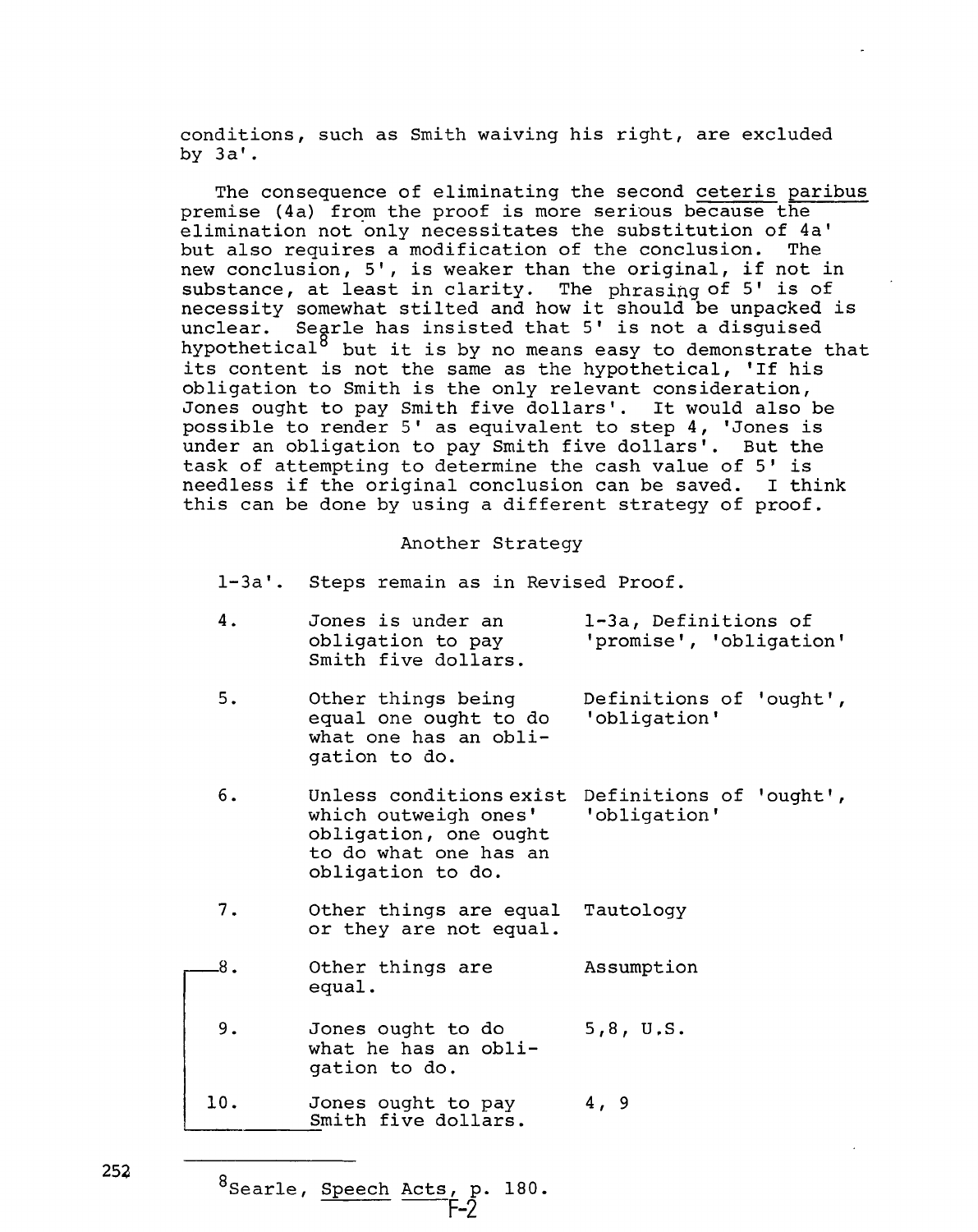- **11. If other things are 8-10, Conditional Proof equal then Jones ought to pay Smith five dollars. -12. Other things are not Asssumption equal. 13. Other conditions exist Tautology which outweigh Jones' obligation to Smith or such conditions do not exist. 14. If conditions do not 4, 6 U.S. outweigh Jones' obligation to Smith, Jones ought to pay Smith five dollars. 15. If conditions do outweigh Jones' obligation to Smith, Jones ought to do what he can to make amends. 16. Jones ought to pay Smith five dollars or Jones ought to do what he can to make amends for not doing so. 17. If other things are not equal then Jones ought to pay Smith five dollars or Jones ought to do what he can to make amends for not doing so. Definitions of 'ought', 'obligation', 4 13,14,15 Constructive Dilemma 12-16, Conditional Proof**
	- **18. Jones ought to pay Smith five dollars or Jones ought to do what he can to make amends for not doing so. 7,11,17, Constructive Dilemma, Equivalence**

**Some of the steps in the proof stand in need of explanation. First, it might be noted that steps 5 and 6 do not appear in either of Searle's proofs. These steps simply state explicitly part of the logic of obligation and are**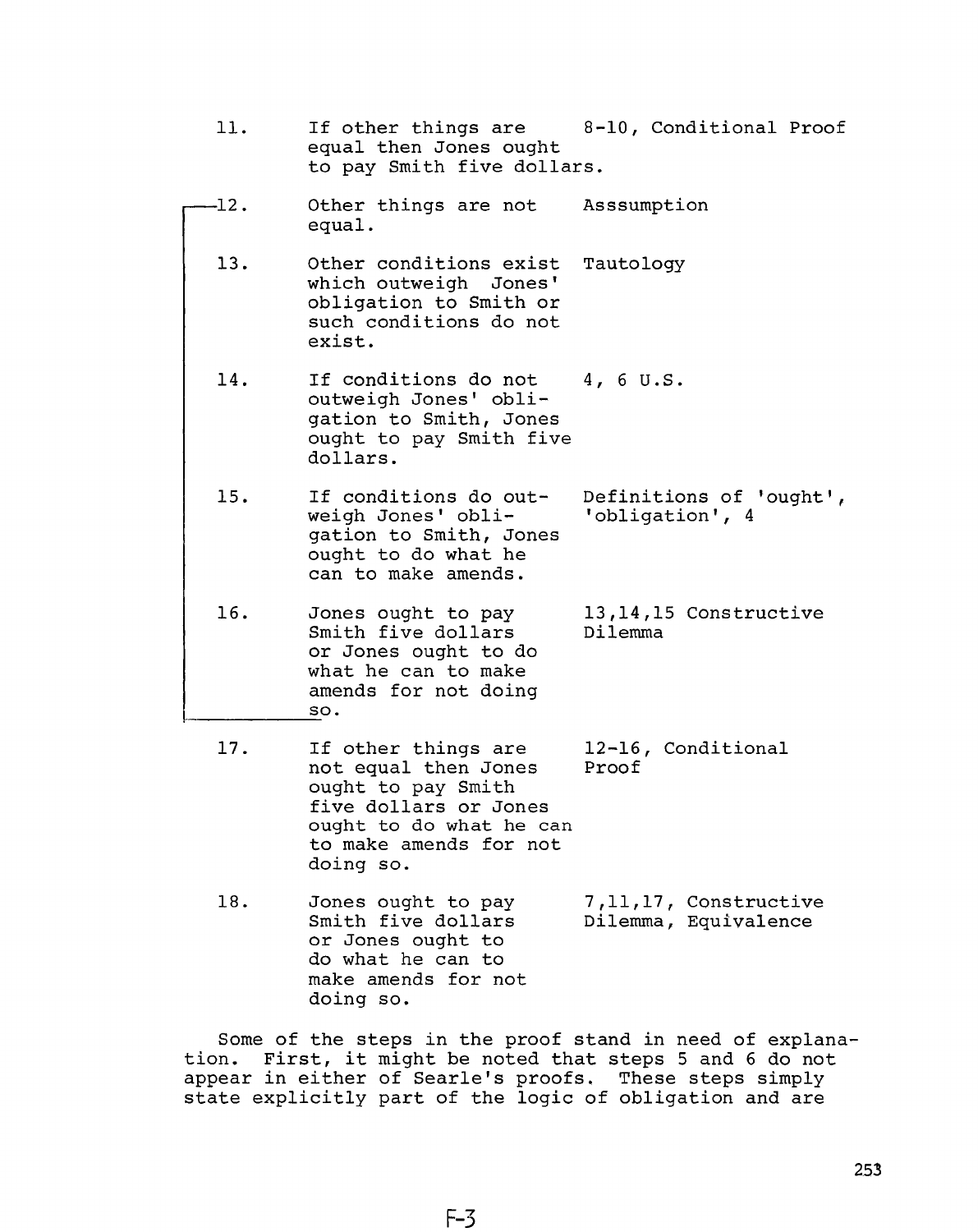**included for the sake of clarity. It is clear from Searle's discussion of his original proof that step 5 is an implicit part of his reasoning. Second, a few obvious points about the two tautological steps 7 and 13. It well might be the case that evaluation is required in order to determine whether other things are equal or not or whether competing conditions do or do not override Jones' obligation to** Smith. But the proof shows we need not make these evalua-<br>tions. Steps 7 and 13 are not evaluative; the evaluative **tions. Steps 7 and 13 are not evaluative; the evaluative steps 8 and 12 are assumptions discharged during conditional proof. Hence, it is of no importance that evaluation is necessary in order to determine whether everything is equal. The proof shows that regardless of which disjunct is true, an 'ought' statement will still follow from the premises. We do not need to make an evaluation in order to determine that an 'ought' statement follows from the premises because we do not need to determine which of the disjuncts is true. It might be objected against the reasoning in steps 12-16 that competing considerations might have exactly as much weight as Jones' obligation to Smith. It would not change the proof in any material way to take this possibility into the account because if there were competing considerations having just as much weight as Jones' obligation to Smith it would still follow that Jones ought to pay Smith or he ought to do what he can to make amends for not doing so.**

**Step 15 is of the most significance. In an import? ant footnote Searle draws attention to the distinction between an obligation being nullified and an obligation being overridden.**

**It is perhaps important to emphasize that the fact that an obligation might be outweighed by another obligation or the fact that an obligation might be discharged or excused does not even qualify the obligation, let alone deny its existence. There has to be an obligation in the first place to be countervailed or excused, I may be in conflict as to which of two conflicting obligations I ought to carry out, which of the two I should perform and which I should breach. I may be justified in not doing what I ought to do as regards a particular obligation. My breach may even be excused, sanctioned,** To all this the fact that I ought **to do what I have undertaken an obligation to do is logically anterior.^**

**Only very special sorts of extenuating circumstances void obligations. If Smith waives his right to receive**

**<sup>^</sup>Searle, Speech Acts, p. 180.**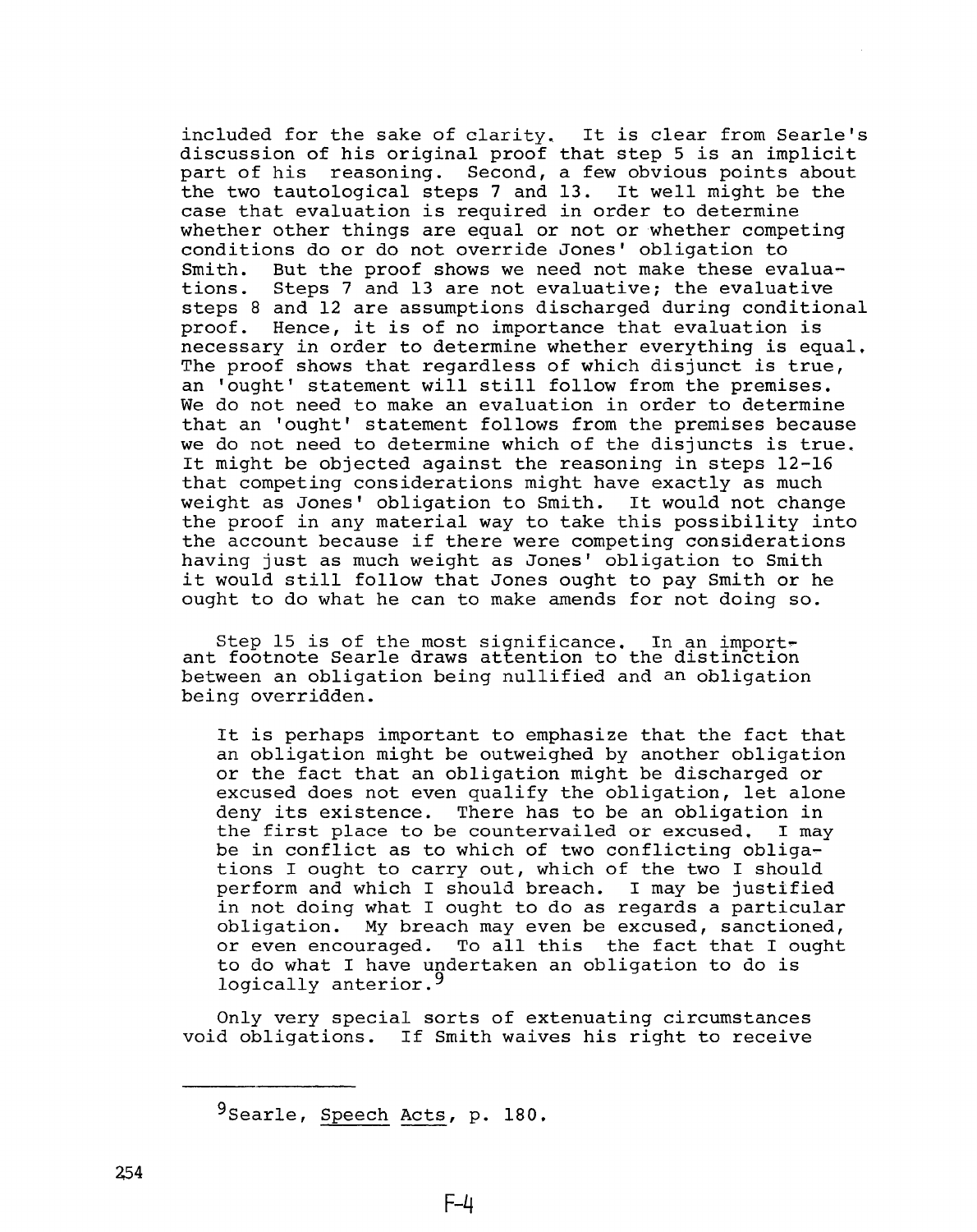**five dollars from Jones then the obligation which Jones has undertaken is void. Obligations which are overridden are not void, but as Searle correctly notes, are still obligations, and something ought to be done about them. If Jones has an obligation to Smith that means that the moral relationship between them is of a very special sort. We might say that Jones has a moral as well as a monetary debt to Smith. Jones would be morally remiss if he determined that his other obligations overrode his obligation to Smith and then proceeded to act as though that fact made the obligation void.**

**If I own property and I deed it over to the state, I have waived or given up my right to the property and any obligation the state had to me as property owner is null and void. In such circumstances the state need not consider me as a party having any special status with respect to that property. If on the other hand the state condemns my property in order to promote some greater value there nevertheless remain obligations to me in virtue of my status as property owner which the state would be remiss to ignore. Due process must be followed. Even after the property has been condemned and I no longer have a property right to it, the state still has the obligation to inform me of the grounds on which the action was made, to afford me the right to appeal and to give me fair compensation for what I have lost. States which fail to handle dealings in this way are criticized severely on grounds that they have acted in a morally if not legally improper fashion.**

**Similarly, since Jones still does have an obligation to Smith there are reasonable and morally required actions which he ought to take even if competing considerations prevent him from paying up the five dollars. If he can pay some of the money he ought to do so. If he can't pay and never will be able to do so then at least he ought to explain why. He at least owes Smith an accounting or an apology, just as the state owes the property owner an accounting of the reasons why his land is being condemned. It can not be specified just what particular acts Jones ought to take because they will vary according to the nature of the case, but at least this much can be said, Jones ought to do what he can to make amends in some fashion or other. To fail to do so is to act as though extenuating circumstances had nullified the obligation whereas they only have overridden it.**

**My suggested new strategy of proof is admittedly tedious, but has some virtues in addition to the clarity of the conclusion to recommend it. First, it allows us to illustrate the distinction between overriding and voiding an obligation. Second it shows that if Jones has promised**